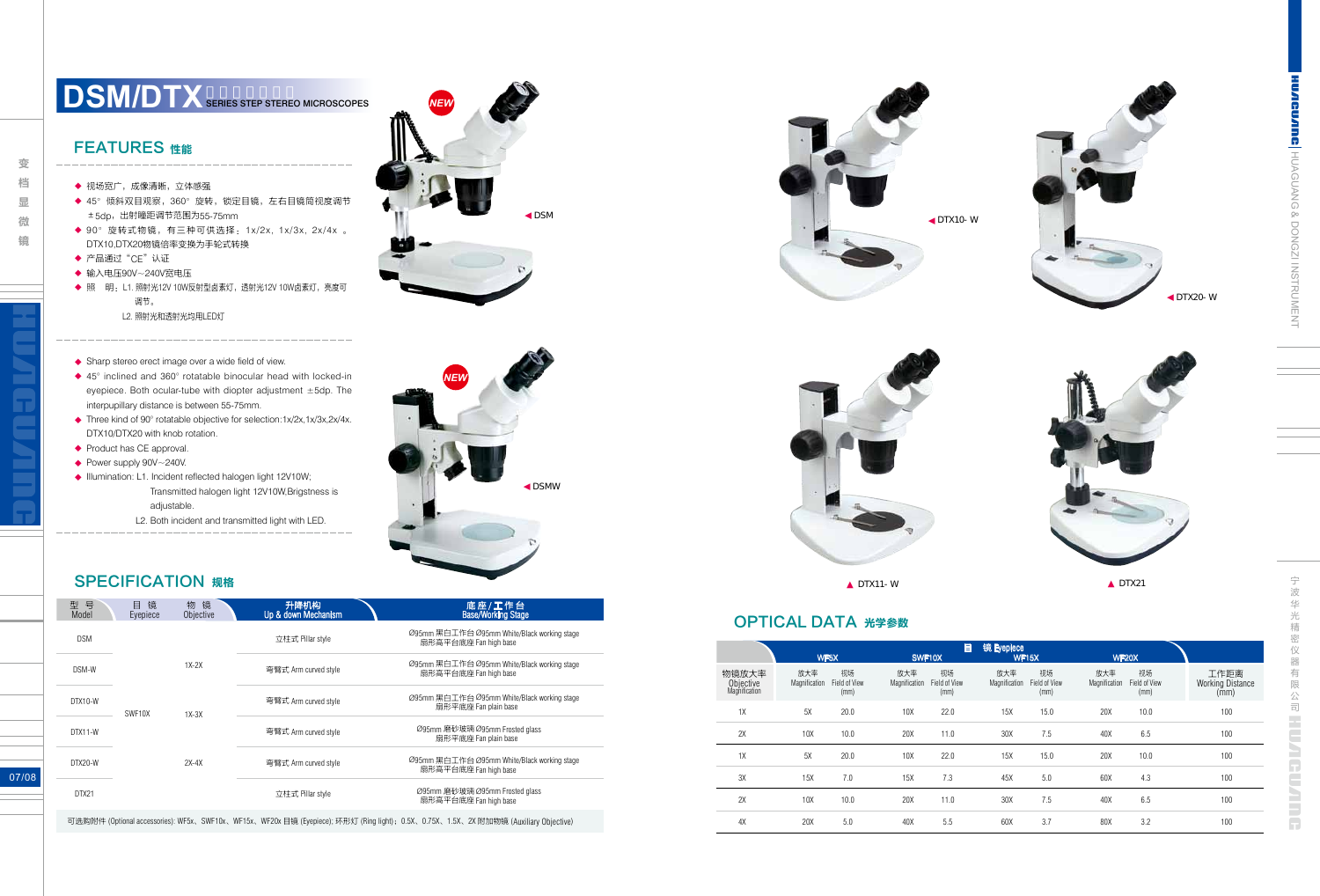& DONGZI INSTRUMENT

UNING HUAGUANG

09/10

- 输入电压为110V/60Hz, 220V/50Hz, 90V~240V宽电压 ◆
- ◆ 照 明:L1. 照射光12V 10W反射型卤素灯,透射光12V 10W卤素灯
	- L2. 照射光12V 10W反射型卤素灯,透射光12V 10W卤素灯,亮度可调节
	- L3. 照射照明12V 10W卤素灯,透射照明5W荧光灯
	- L4. 照射照明12V 10W卤素灯,透射照明5W荧光灯,亮度可调节
	- L5. 透射及照射照明均用LED灯
- ◆ 多种附件可供选择
- ◆ 每台泡沫包装,放入内纸箱,四台一个外箱,外包装尺寸为ZTX-10/20: 85x35x40cm ZTX-20-W: 50x37x48cm

- ◆ Power supply 110V/60Hz or 220V/50Hz or 90V~240V.
- ◆ Illumination: L1. Incident reflected halogen lamp 12V10W; Transmitted halogen lamp 12V10W.
	- L2. Incident reflected halogen lamp 12V10W; Transmitted halogen lamp 12V10W; Brightness is adjustable.
	- L3. Halogen lamp 12V/10W for incident lamp and fluorescent lamp 5W for transmitted lamp.
	- L4. Halogen lamp 12V/10W for incident lamp and fluorescent lamp 5W for transmitted lamp. Brightness is adjustable.
	- L5. Both incident and transmitted light with LED.
- ◆ A wide range of accessories for selection.
- ◆ Each set packed in styrofoam and in an inner box. Four sets in one carton.The outer measurement is ZTX-10/20: 85x35x40cm ZTX-20-W: 50x37x48cm.

#### FEATURES 性能

- ◆ 视场宽广,成像清晰,立体感强
- ◆ 45°倾斜双目观察,360°旋转,锁定目镜,左目镜筒视度调节±5dp,出射瞳距调节范围为55-75mm
- ◆ 90°旋转式物镜,有三种可供选择:1x/2x, 1x/3x, 2x/4x
- ◆ ZTX-10和ZTX-20系列为立柱式支架,ZTX-10-C型为扇形底座,ZTX-20-W系列为弯臂式支架
- ◆ 产品通过CE认证

**Second Control** 

微 镜

变 档 显



- ◆ Sharp stereo erect image over a wide field of view.
- ◆ 45° inclined and 360° rotatable binocular head with locked-in eyepiece. The left ocular-tube with diopter adjustment ±5dp. The interpupillary distance is between 55-75mm.
- ◆ Three kind of 90° rotatable objective for selection: 1x/2x, 1x/3x, 2x/4x
- ◆ ZTX-10/ZTX-20 series supplied with pillar style stand: ZTX-10-C series supplied with fan base and pillar stand, ZTX-20-W series supplied with arm curved style stand.
- ◆ Product has CE approval.

| 型 号<br>Model          | 镜<br>目<br>Eyepiece | 镜<br>物<br>Objective | 工作台<br><b>Working Stage</b>                                                 | 照<br>明<br><b>Illumination</b>                              |
|-----------------------|--------------------|---------------------|-----------------------------------------------------------------------------|------------------------------------------------------------|
| $ZTX-10$              | WF10X              |                     | 黑/白 White/black                                                             | 自然光 Natural illumination                                   |
| $ZTX-10-W$            | WF10X              | Rotated             | 黑 / 白 White/black                                                           | 自然光 Natural illumination                                   |
| ZTX-10-C <sub>1</sub> | WF10X              | $1x-2x$             | 黑/白 White/black                                                             | 自然光 Natural illumination                                   |
| $ZTX-20$              | WF10X              | $1x-3x$             | 磨砂玻璃 Frosted glass                                                          | 照射光 / 透射光 Incident illumination & transmitted illumination |
| $ZTX-20-W$            | WF10X              | $2x-4x$             | 磨砂玻璃 Frosted glass                                                          | 照射光 / 透射光 Incident illumination & transmitted illumination |
| $ZTX-20-C2$           | WF10X              |                     | 磨砂玻璃 Frosted glass                                                          | 照射光 / 透射光 Incident illumination & transmitted illumination |
|                       |                    |                     | 可选购附性 (Ontional accessories): 0.5v 0.75v 1.5v 2v附加物锫 (Auviliany Objective): |                                                            |

# **ZTX-10/20** SERIES STEP STEREO MICROSCOPES

#### SPECIFICATION 规格

可选购附件 (Optional accessories): 0.5x、0.75x、1.5x、2x 附加物镜 (Auxiliary Objective); WF5x、WF10x、WF15x、WF20x 目镜 (Eyepiece); 环形灯 (Ring light)





#### OPTICAL DATA 光学参数

| 镜<br>目<br>Eyepiece |                   | 标准物镜<br><b>Standard Objective</b>    |                                 |                              | 0.5X                            | 0.75X            |                                          | 附加物镜 Auxiliary Objective | 1.5X                                     |                              | 2.0X                            |
|--------------------|-------------------|--------------------------------------|---------------------------------|------------------------------|---------------------------------|------------------|------------------------------------------|--------------------------|------------------------------------------|------------------------------|---------------------------------|
|                    | 物镜倍率<br>Objective | 视场范围<br><b>Field of View</b><br>(mm) | 工作距离<br>Working<br>Distance(mm) | 视场范围<br>Field of<br>View(mm) | 工作距离<br>Working<br>Distance(mm) | 视场范围<br>Field of | 工作距离<br>Working<br>View(mm) Distance(mm) | 视场范围<br>Field of         | 工作距离<br>Working<br>View(mm) Distance(mm) | 视场范围<br>Field of<br>View(mm) | 工作距离<br>Working<br>Distance(mm) |
|                    | 1X                | 20                                   | 109                             | 37.5                         | 120                             | 24               | 75                                       | 14                       | 40                                       | 11                           | 25                              |
|                    | 2X                | 10                                   | 99                              | 19                           | 120                             | 12               | 75                                       | $\overline{7}$           | 40                                       | 5.5                          | 25                              |
| WF5X               | 3X                | $\overline{7}$                       | 84                              | 12.5                         | 120                             | 8                | 75                                       | 4.5                      | 40                                       | 3.5                          | 25                              |
|                    | 4X                | 5                                    | 81                              | 19                           | 120                             | 6                | 75                                       | 3.5                      | 40                                       | 2.8                          | 25                              |
|                    | 1X                | 20                                   | 109                             | 37.5                         | 120                             | 25               | 75                                       | 14                       | 40                                       | 11                           | 25                              |
|                    | 2X                | 10                                   | 99                              | 19                           | 120                             | 12               | 75                                       | $\overline{7}$           | 40                                       | 5.5                          | 25                              |
| WF10X              | 3X                | $\overline{7}$                       | 84                              | 12.5                         | 120                             | 8                | 75                                       | 4.5                      | 40                                       | 3.5                          | 25                              |
|                    | 4X                | 5                                    | 81                              | 19                           | 120                             | 6                | 75                                       | 3.5                      | 40                                       | 3                            | 25                              |
|                    | 1X                | 15                                   | 109                             | 30                           | 120                             | 18               | 75                                       | 14                       | 40                                       | 8                            | 25                              |
|                    | 2X                | 7.5                                  | 99                              | 15                           | 120                             | 9                | 75                                       | $\overline{7}$           | 40                                       | 4                            | 25                              |
| WF15X              | 3X                | 5                                    | 84                              | 9.5                          | 120                             | 6                | 75                                       | 4.5                      | 40                                       | 3                            | 25                              |
|                    | 4X                | 3.8                                  | 81                              | $\overline{7}$               | 120                             | 4.5              | 75                                       | 3.5                      | 40                                       | $\overline{c}$               | 25                              |
|                    | 1X                | 10                                   | 109                             | 19                           | 120                             | 12               | 75                                       | $\overline{7}$           | 40                                       | 5.5                          | 25                              |
|                    | 2X                | 5                                    | 99                              | 10                           | 120                             | 6                | 75                                       | 3.5                      | 40                                       | 2.5                          | 25                              |
| WF20X              | 3X                | 3.5                                  | 84                              | 6.2                          | 120                             | 4                | 75                                       | 2.4                      | 40                                       | $\overline{c}$               | 25                              |
|                    | 4X                | 2.5                                  | 81                              | 4.7                          | 120                             | 3                | 75                                       | $\overline{c}$           | 40                                       | 1.5                          | 25                              |

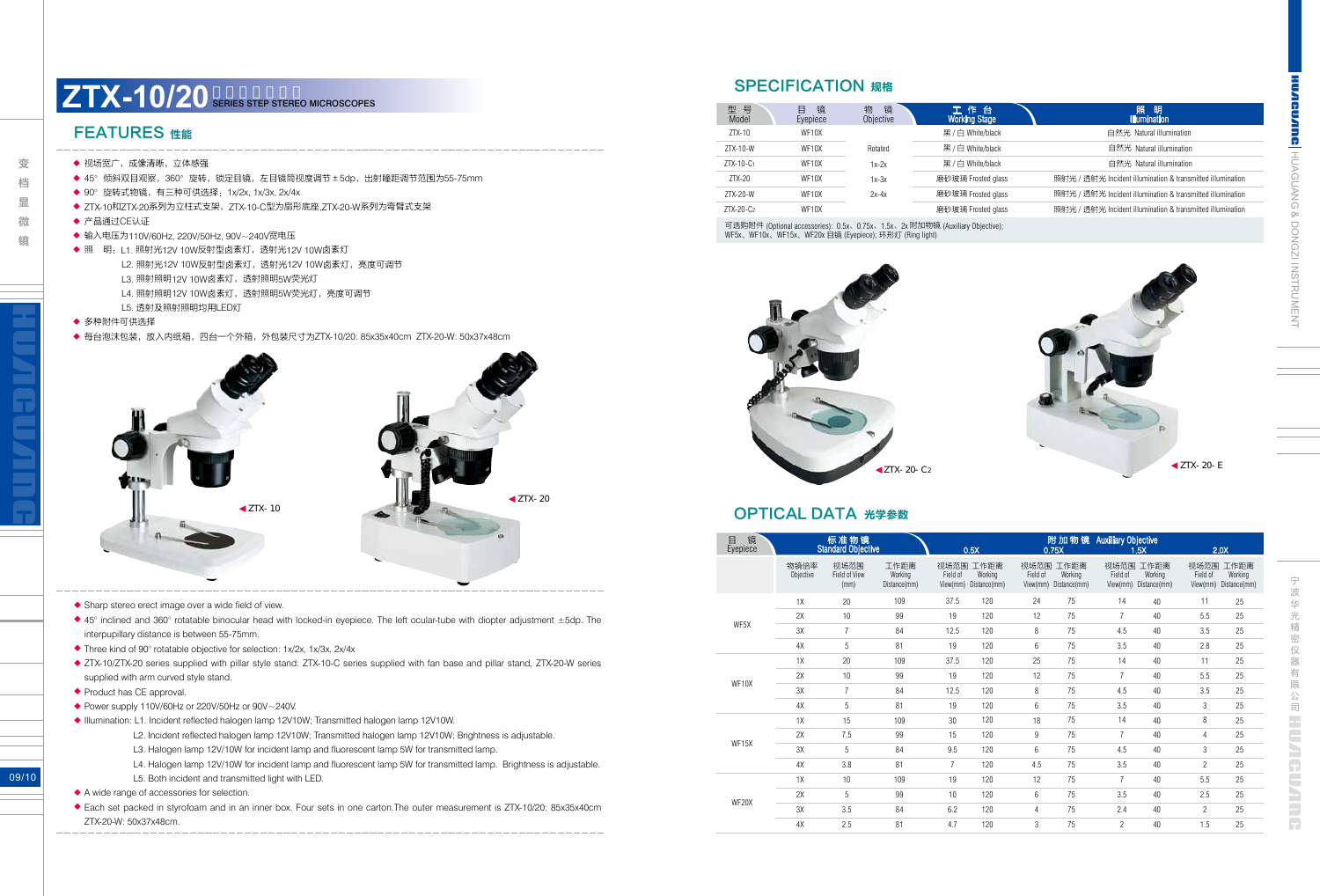11/12

- ◆ Power supply 110V/60Hz or 220V/50Hz.
- ◆ Eyepiece: WF5x WF10x WF15x WF20x for selection.
- ◆ Illumination: 12V 10W incandescent lamp.
- ◆ Each set packed in styrofoam and in an inner box. Four sets in one carton. The outer measurement is 68x31x37cm.



◆ Sharp stereo erect image over a wide field of view.

- ◆ Upright binocular head with locked-in eyepiece. The left ocular-tube with diopter adjustment±5dp. The interpupillary distance is between 55-75mm.
- ◆ XTX-1 series V-shape inserted style objective with locked-in device ensure easy replacement. Objective: 1x, 2x, 3x, 4x, 6x for selection.
- ◆ XTX-4 series with fixed style objective 2X.
- ◆ Product has CE approval.

| 号<br>型<br>Model | 镜<br>▤<br>Eyepiece | 镜<br>物<br>Objective | 工作台<br><b>Working Stage</b> | 照<br>明<br><b>Illumination</b>                              |
|-----------------|--------------------|---------------------|-----------------------------|------------------------------------------------------------|
| XTX-1A          | WF10X              | Inserted 2X         | 黑/白 White/black             | 自然光 Natural illumination                                   |
| $XTX-1B$        | WF <sub>10</sub> X | Inserted 2X         | 黑 / 白 White/black           | 照射光 Incident illumination                                  |
| $XTX-1C$        | WF10X              | Inserted 2X         | 磨砂玻璃 Frosted glass          | 照射光 / 透射光 Incident illumination & transmitted illumination |
| $XTX-4A$        | WF <sub>10</sub> X | Fixed 2X            | 黑/白 White/black             | 自然光 Natural illumination                                   |
| $XTX-4B$        | WF <sub>10</sub> X | Fixed 2X            | 黑/白 White/black             | 照射光 Incident illumination                                  |
| $XTX-4C$        | WF <sub>10</sub> X | Fixed 2X            | 磨砂玻璃 Frosted glass          | 照射光 / 透射光 Incident illumination & transmitted illumination |

# **XTX-1/4** SERIES STEP STEREO MICROSCOPES

#### SPECIFICATION 规格



XTX-4B

XTX-4C

#### OPTICAL DATA 光学参数

|                                     |                      | WF5X                        | SWF10X               | 目                           | 镜 Eyepiece           | <b>WF15X</b>                | <b>WF20X</b>         |                             |                                         |
|-------------------------------------|----------------------|-----------------------------|----------------------|-----------------------------|----------------------|-----------------------------|----------------------|-----------------------------|-----------------------------------------|
| 物镜放大率<br>Objective<br>Magnification | 放大率<br>Magnification | 视场<br>Field of View<br>(mm) | 放大率<br>Magnification | 视场<br>Field of View<br>(mm) | 放大率<br>Magnification | 视场<br>Field of View<br>(mm) | 放大率<br>Magnification | 视场<br>Field of View<br>(mm) | 工作距离<br><b>Working Distance</b><br>(mm) |
| 1X                                  | 5X                   | 20.0                        | 10X                  | 20.0                        | 15X                  | 15.0                        | 20X                  | 10.0                        | 57                                      |
| 2X                                  | 10X                  | 10.0                        | 20X                  | 10.0                        | 30X                  | 7.5                         | 40X                  | 6.5                         | 80                                      |
| 3X                                  | 15X                  | 7.0                         | 30X                  | 6.7                         | 45X                  | 5.0                         | 60X                  | 4.3                         | 61                                      |
| 4X                                  | 20X                  | 5.0                         | 40X                  | 5.0                         | 60X                  | 3.7                         | 80X                  | 3.2                         | 57                                      |
| 6X                                  | 30X                  | 4.0                         | 60X                  | 3.3                         | 90X                  | 2.5                         | 120X                 | 2.1                         | 66                                      |

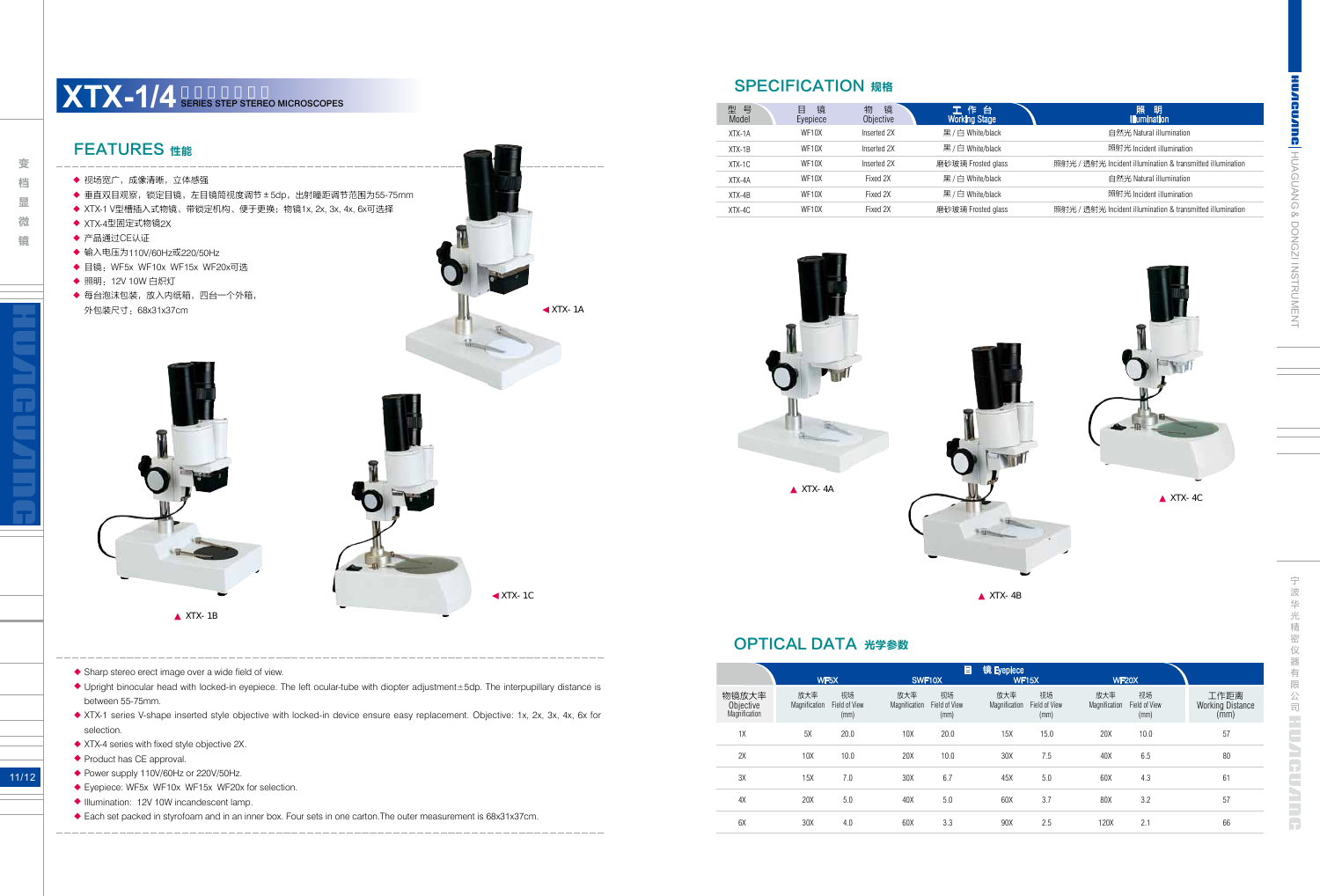DONGZI INSTRUMENT

 $\infty$ 

<u>a</u>

HUAGUANG

宁 器

13/14

| 型 묵<br>Model | 镜<br>目<br>Evepiece | 镜<br>物<br>Objective | 工作台<br><b>Working Stage</b> | 照<br>明<br><b>Illumination</b>                              |
|--------------|--------------------|---------------------|-----------------------------|------------------------------------------------------------|
| $XTX-2A$     | WF <sub>10</sub> X | Inserted 2X         | 黑/白 White/black             | 自然光 Natural illumination                                   |
| $XTX-2B$     | WF <sub>10</sub> X | Inserted 2X         | 黑 / 白 White/black           | 照射光 Incident illumination                                  |
| $XTX-2C$     | WF10X              | Inserted 2X         | 磨砂玻璃 Frosted glass          | 照射光 / 透射光 Incident illumination & transmitted illumination |
| XTX-3A       | WF <sub>10</sub> X | Rotated             | 黑/白 White/black             | 自然光 Natural illumination                                   |
| XTX-3A-W     | WF10X              | $1X-2X$             | 黑/白 White/black             | 自然光 Natural illumination                                   |
| $XTX-3B$     | WF <sub>10</sub> X | $1X-3X$             | 黑/白 White/black             | 照射光 Incident illumination                                  |
| $XTX-3C$     | WF10X              | $2X-4X$             | 磨砂玻璃 Frosted glass          | 照射光 / 透射光 Incident illumination & transmitted illumination |
| XTX-3C-W     | WF <sub>10</sub> X |                     | 磨砂玻璃 Frosted glass          | 照射光 / 透射光 Incident illumination & transmitted illumination |

# FEATURES 性能 ◆ 视场宽广,成像清晰,立体感强 ◆ 45°倾斜双目观察,锁定目镜,左目镜筒视度调节±5dp,出射瞳距调节范围为55-75mm ◆ XTX-2系列V型槽插入式物镜、带锁定机构、便于更换, 物镜1x, 2x, 3x, 4x, 6x可选择 ◆ XTX-3系列180°旋转式物镜,有三种可供选择:1x/2x, 1x/3x, 2x/4x ◆ 产品通过CE认证 ◆ 输入电压为110V/60Hz或220/50Hz ◆ 目镜:WF5x WF10x WF15x WF20x可选 ◆ 照明:1. 白炽灯12V 10W 2. 卤素灯12V 10W 3. 高亮度LED灯 ◆ 每台泡沫包装,放入内纸箱,四台一个外箱。外包装尺寸:68x31x37cm XTX-2B XTX-2C XTX-2A

- ◆ Sharp stereo erect image over a wide field of view. ◆ 45° inclined head with locked-in eyepiece. The left ocular-tube with diopter adjustment ±5dp. The interpupillary distance is between 55-75mm. ◆ XTX-2 series V-shape inserted style objective with locked-in device ensure easy replacement. Objective: 1x, 2x, 3x, 4x, 6x for selection. ◆ XTX-3 series has three kind of 180° rotatable objective for selection: 1x/2x, 1x/3x, 2x/4x.
- ◆ Product has CE approval.
- ◆ Power supply 110V/60Hz or 220V/50Hz.
- ◆ Eyepiece: WF5x WF10x WF15x WF20x for selection.
- ◆ Illumination: 1.Incandescent lamp12V 10W 2.Halogen lamp12V 10W 3. High brightness LED lamp.
- ◆ Each set packed in styrofoam and in an inner box. Four sets in one carton. The outer measurement is 68x31x37cm.

## **XTX-2/3** SERIES STEP STEREO MICROSCOPES

#### SPECIFICATION 规格



XTX-3B



### OPTICAL DATA 光学参数

| 号<br>型<br>Model |                                     | WF5X                               |            | SWF10X                             | 目          | 镜 Eyepiece | WF <sub>15</sub> X                        | WF20X                              |            |                                                      |
|-----------------|-------------------------------------|------------------------------------|------------|------------------------------------|------------|------------|-------------------------------------------|------------------------------------|------------|------------------------------------------------------|
|                 | 物镜放大率<br>Objective<br>Magnification | 放大率<br>Magnification Field of View | 视场<br>(mm) | 放大率<br>Magnification Field of View | 视场<br>(mm) | 放大率        | 视场<br>Magnification Field of View<br>(mm) | 放大率<br>Magnification Field of View | 视场<br>(mm) | 工作距离<br><b>Working Distance</b><br>$(\overline{mm})$ |
|                 | 1X                                  | 5X                                 | 20.0       | 10X                                | 20.0       | 15X        | 15.0                                      | 20X                                | 10.0       | 57                                                   |
| XTX-2A          | 2X                                  | 10X                                | 10.0       | 20X                                | 10.0       | 30X        | 7.5                                       | 40X                                | 6.5        | 80                                                   |
| $XTX-2B$        | 3X                                  | 15X                                | 7.0        | 30X                                | 6.7        | 45X        | 5.0                                       | 60X                                | 4.3        | 61                                                   |
| XTX-2C          | 4X                                  | 20X                                | 5.0        | 40X                                | 5.0        | 60X        | 3.7                                       | 80X                                | 3.2        | 57                                                   |
|                 | 6X                                  | 30X                                | 4.0        | 60X                                | 3.3        | 90X        | 2.5                                       | 120X                               | 2.1        | 66                                                   |
|                 | 1X                                  | 5X                                 | 20.0       | 10X                                | 20.0       | 15X        | 15.0                                      | 20X                                | 10.0       | 57                                                   |
| XTX-3A          | 2X                                  | 10X                                | 10.0       | 20X                                | 10.0       | 30X        | 7.5                                       | 40X                                | 6.5        | 57                                                   |
| XTX-3B          | 1X                                  | 5X                                 | 20.0       | 10X                                | 20.0       | 15X        | 15.0                                      | 20X                                | 10.0       | 57                                                   |
|                 | 3X                                  | 15X                                | 7.0        | 30X                                | 6.7        | 45X        | 5.0                                       | 60X                                | 4.3        | 57                                                   |
| XTX-3C          | 2X                                  | 10X                                | 10.0       | 20X                                | 10.0       | 30X        | 7.5                                       | 40X                                | 6.5        | 57                                                   |
|                 | 4X                                  | 20X                                | 5.0        | 40X                                | 5.0        | 60X        | 3.7                                       | 80X                                | 3.2        | 57                                                   |

变 **Second Contracts Contracts Contracts Contracts Contracts Contracts Contracts Contracts Contracts Contracts Contracts Contracts Contracts Contracts Contracts Contracts Contracts Contracts Contracts Contracts Contracts Con** 档 显 微 镜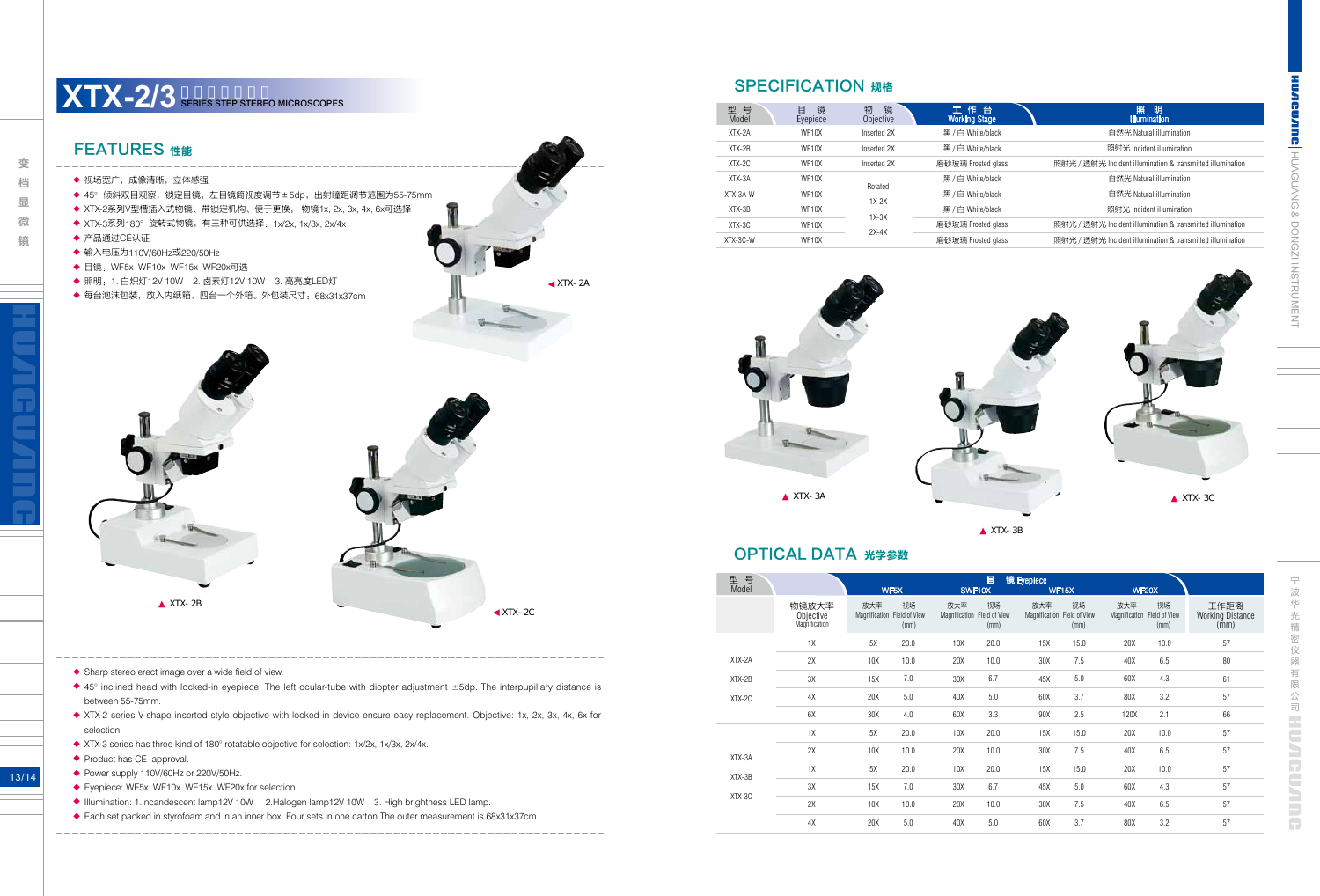| l<br>l                                               |
|------------------------------------------------------|
|                                                      |
|                                                      |
|                                                      |
| $\overline{\phantom{a}}$<br>$\overline{\phantom{a}}$ |
| )<br>ļ                                               |
| $\overline{\phantom{a}}$<br>$\frac{1}{2}$<br>u       |
| I                                                    |
| ı<br>ł                                               |



宁

15/16

#### FEATURES 性能

- ◆ 视场宽广,成像清晰,立体感强
- ◆ 45°倾斜双目观察,锁定目镜,头部可360°转动,左目镜筒视度调节±5dp,出射 瞳距调节范围为55-75mm
- ◆ 90°旋转式物镜,有三种可供选择:1x/2x, 1x/3x, 2x/4x
- ◆ XTX-5A/5B/5C系列为立柱式支架,XTX-5A-W,XTX-5C-W系列为弯臂式支架
- ◆ 产品通过CE认证
- ◆ 输入电压为110V/60Hz或220/50Hz
- ◆ 照明:1.白炽灯12V 10W ~2. 卤素灯12V 10W ~3. 高亮度LED灯
- ◆ 每台泡沫包装,放入内纸箱,四台一个外箱,外包装尺寸为:68x31x37cm

| 型号<br>Model | 镜<br>目<br>Eyepiece | 镜<br>物<br>Objective | 工作台<br><b>Working Stage</b> | 照<br>明<br><b>Illumination</b>                              |
|-------------|--------------------|---------------------|-----------------------------|------------------------------------------------------------|
| $XTX-5A$    | WF <sub>10</sub> X | Rotated             | 黑/白 White/black             | 自然光 Natural illumination                                   |
| $XTX-5B$    | WF10X              | $1X-2X$             | 黑/白 White/black             | 照射光 Incident illumination                                  |
| $XTX-5C$    | WF <sub>10</sub> X | $1X-3X$             | 磨砂玻璃 Frosted glass          | 照射光 / 透射光 Incident illumination & transmitted illumination |
| XTX-5A-W    | WF <sub>10</sub> X | $2X-4X$             | 黑/白 White/black             | 自然光 Natural illumination                                   |
| XTX-5C-W    | WF <sub>10</sub> X |                     | 磨砂玻璃 Frosted glass          | 照射光 / 透射光 Incident illumination & transmitted illumination |



# **XTX-5** SERIES STEP STEREO MICROSCOPES

#### SPECIFICATION 规格

XTX-5A-W

XTX-5C-W

#### OPTICAL DATA 光学参数

|                                     |                      | WF5X                        | SWF10X               | 目                           | 镜 Eyepiece           | <b>WF15X</b>                |                      | <b>WF20X</b>                |                                         |
|-------------------------------------|----------------------|-----------------------------|----------------------|-----------------------------|----------------------|-----------------------------|----------------------|-----------------------------|-----------------------------------------|
| 物镜放大率<br>Objective<br>Magnification | 放大率<br>Magnification | 视场<br>Field of View<br>(mm) | 放大率<br>Magnification | 视场<br>Field of View<br>(mm) | 放大率<br>Magnification | 视场<br>Field of View<br>(mm) | 放大率<br>Magnification | 视场<br>Field of View<br>(mm) | 工作距离<br><b>Working Distance</b><br>(mm) |
| 1X                                  | 5X                   | 20.0                        | 10X                  | 20.0                        | 15X                  | 15.0                        | 20X                  | 10.0                        | 76                                      |
| 2X                                  | 10X                  | 10.0                        | 20X                  | 10.0                        | 30X                  | 7.5                         | 40X                  | 6.5                         | 76                                      |
| 1X                                  | 5X                   | 20.0                        | 10X                  | 20.0                        | 15X                  | 15.0                        | 20X                  | 10.0                        | 76                                      |
| 3X                                  | 15X                  | 7.0                         | 30X                  | 6.7                         | 45X                  | 5.0                         | 60X                  | 4.3                         | 76                                      |
| 2X                                  | 10X                  | 10.0                        | 20X                  | 10.0                        | 30X                  | 7.5                         | 40X                  | 6.5                         | 76                                      |
| 4X                                  | 20X                  | 5.0                         | 40X                  | 5.0                         | 60X                  | 3.7                         | 80X                  | 3.2                         | 76                                      |

**Second Contracts Contracts Contracts Contracts Contracts Contracts Contracts Contracts Contracts Contracts Contracts Contracts Contracts Contracts Contracts Contracts Contracts Contracts Contracts Contracts Contracts Con** 档 显 微 镜

变

XTX-5C

◆ Sharp stereo erect image over a wide field of view.

- ◆ 45° inclined and 360° rotatable binocular head with locked-in eyepiece. The left ocular-tube with diopter adjustment ±5dp. The interpupillary distance is between 55-75mm.
- ◆ Three kind of 90° rotatable objective for selection: 1x/2x, 1x/3x, 2x/4x.
- ◆ XTX-5A/5B/5C series supplied with pillar style stand: XTX-5A-W,XTX-5C-W series supplied with arm curved style stand.
- ◆ Product has CE approval.
- ◆ Power supply 110V/60Hz or 220V/50Hz.
- ◆ Illumination: 1.Incandescent lamp12V 10W 2.Halogen lamp12V 10W 3. High brightness LED lamp.
- ◆ Each set packed in styrofoam and in an inner box. Four sets in one carton. The outer measurement is 68x31x37cm.





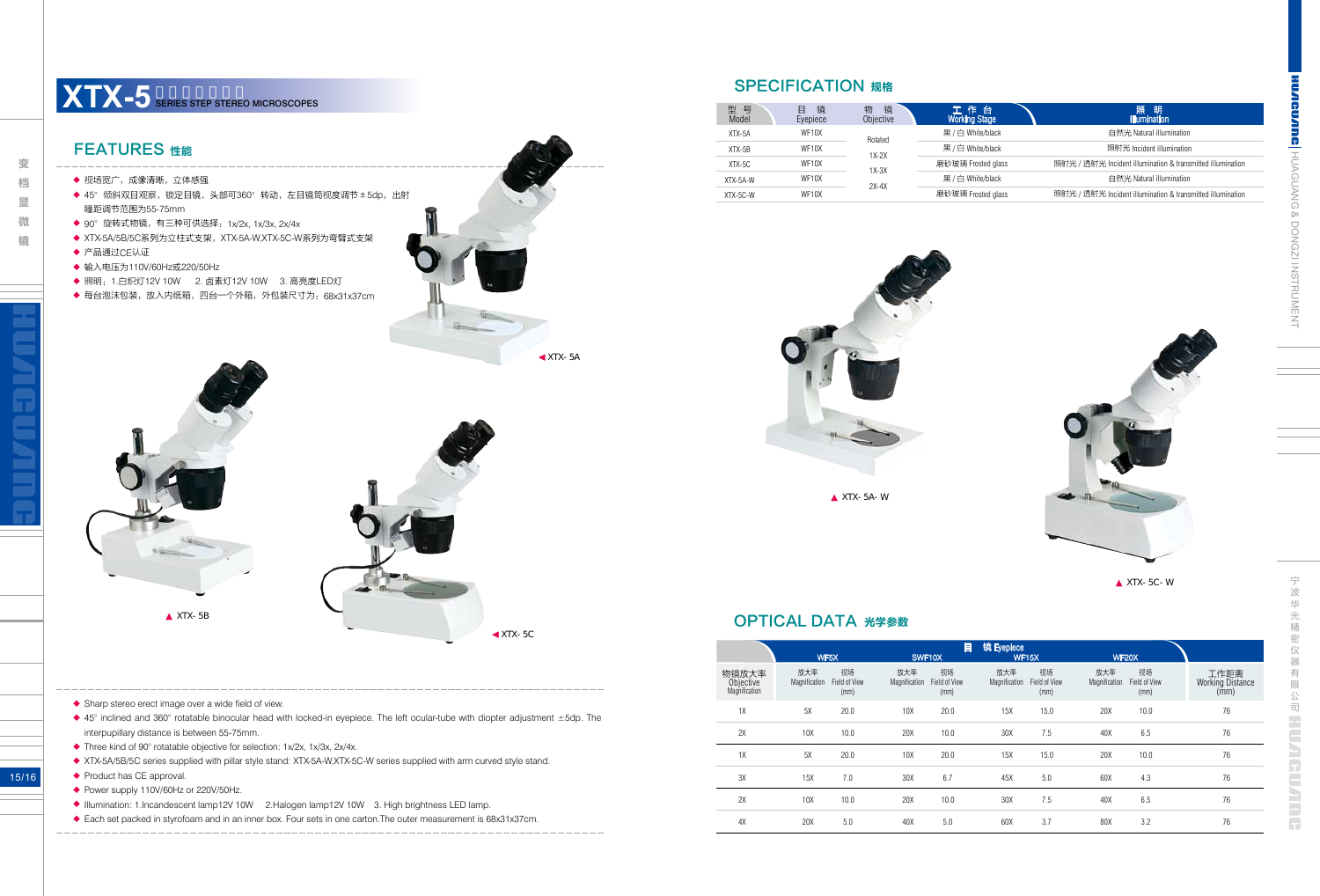| Į<br>ŀ                        |
|-------------------------------|
|                               |
|                               |
|                               |
| ı                             |
|                               |
|                               |
|                               |
|                               |
|                               |
|                               |
|                               |
| )                             |
| ļ<br>5                        |
| j                             |
| $\overline{\phantom{a}}$<br>ı |
|                               |
| I                             |
|                               |
|                               |
|                               |
|                               |
|                               |
|                               |
|                               |
|                               |
| d<br>I                        |
|                               |



宁 波 华 仪 器

17/18

- ◆ Power supply 110V/60Hz or 220V/50Hz.
- ◆ Illumination: 1.Incandescent lamp12V 10W 2.Halogen lamp12V 10W 3. High brightness LED lamp.
- ◆ Each set packed in styrofoam and in an inner box. Four sets in one carton.The outer measurement is 68x31x37cm.

变

## FEATURES 性能

- ◆ 视场宽广,成像清晰,立体感强
- ◆ 45°倾斜双目观察,锁定目镜,头部可360°转动,左目镜筒视度调节 ±5dp,出射瞳距调节范围为55-75mm
- ◆ 90°旋转式物镜,有三种倍率可供选择:1x/2x, 1x/3x, 2x/4x
- ◆ XTX-6A,XTX-6C系列为立柱式支架,XTX-6A-W,XTX-6C-W,XTX-7A-W,XTX-7C-W系列为弯臂式支架
- ◆ 产品通过CE认证
- ◆ 输入电压为110V/60Hz或220/50Hz
- ◆ 照明:1. 白炽灯12V 10W ~ 2. 卤素灯12V 10W ~ 3. 高亮度LED灯
- ◆ 每台泡沫包装,放入内纸箱,四台一个外箱,外包装尺寸为:68x31x37cm

| 型 号<br>Model | 镜<br>Eyepiece | 镜<br>物<br>Objective | 工作台<br><b>Working Stage</b> |
|--------------|---------------|---------------------|-----------------------------|
| XTX-6A       | WF10X         |                     | 黑/白 White/black             |
| $XTX-6C$     | WF10X         | Rotated             | 磨砂玻璃 Frosted glass          |
| XTX-6A-W     | WF10X         | $1X-2X$             | 黑/白 White/black             |
| XTX-6C-W     | WF10X         | $1X-3X$             | 磨砂玻璃 Frosted glass          |
| XTX-7A-W     | WF10X         | $2X-4X$             | 磨砂玻璃 Frosted glass          |
| XTX-7C-W     | WF10X         |                     | 磨砂玻璃 Frosted glass          |

自然光 Natural illumination 照射光 / 透射光 Incident illumination & transmitted illumination 自然光 Natural illumination 照射光 / 透射光 Incident illumination & transmitted illumination 自然光 Natural illumination 照射光 / 透射光 Incident illumination & transmitted illumination

## SPECIFICATION 规格

| Φ              |  |
|----------------|--|
|                |  |
|                |  |
|                |  |
|                |  |
|                |  |
| $XTX - 6A - W$ |  |
|                |  |
|                |  |

XTX-7A-W

XTX-7C-W

照 明<br>Illumination

#### OPTICAL DATA 光学参数

|                                     | WF <sub>5</sub> X    |                             |                      | 目<br>SWF10X                 |                      | 镜 Eyepiece<br><b>WF15X</b>  |                      | <b>WF20X</b>                |                                         |
|-------------------------------------|----------------------|-----------------------------|----------------------|-----------------------------|----------------------|-----------------------------|----------------------|-----------------------------|-----------------------------------------|
| 物镜放大率<br>Objective<br>Magnification | 放大率<br>Magnification | 视场<br>Field of View<br>(mm) | 放大率<br>Magnification | 视场<br>Field of View<br>(mm) | 放大率<br>Magnification | 视场<br>Field of View<br>(mm) | 放大率<br>Magnification | 视场<br>Field of View<br>(mm) | 工作距离<br><b>Working Distance</b><br>(mm) |
| 1X                                  | 5X                   | 20.0                        | 10X                  | 20.0                        | 15X                  | 15.0                        | 20X                  | 10.0                        | 76                                      |
| 2X                                  | 10X                  | 10.0                        | 20X                  | 10.0                        | 30X                  | 7.5                         | 40X                  | 6.5                         | 76                                      |
| 1X                                  | 5X                   | 20.0                        | 10X                  | 20.0                        | 15X                  | 15.0                        | 20X                  | 10.0                        | 76                                      |
| 3X                                  | 15X                  | 7.0                         | 30X                  | 6.7                         | 45X                  | 5.0                         | 60X                  | 4.3                         | 76                                      |
| 2X                                  | 10X                  | 10.0                        | 20X                  | 10.0                        | 30X                  | 7.5                         | 40X                  | 6.5                         | 76                                      |
| 4X                                  | 20X                  | 5.0                         | 40X                  | 5.0                         | 60X                  | 3.7                         | 80X                  | 3.2                         | 76                                      |

- ◆ Sharp stereo erect image over a wide field of view.
- ◆ 45° inclined and 360° rotatable binocular head with locked-in eyepiece. The left ocular-tube with diopter adjustment ±5dp. The interpupillary distance is between 55-75mm.
- ◆ Three kinds of 90° rotational objective for selection: 1x/2x, 1x/3x, 2x/4x.
- ◆ XTX-6A,XTX-6C series supplied with pillar style stand: XTX-6A-W,XTX-6C-W,XTX-7A-W,XTX-7C-W series supplied with arm curved style stand.
- ◆ Product has CE approval.





# **XTX-6/7** SERIES STEP STEREO MICROSCOPES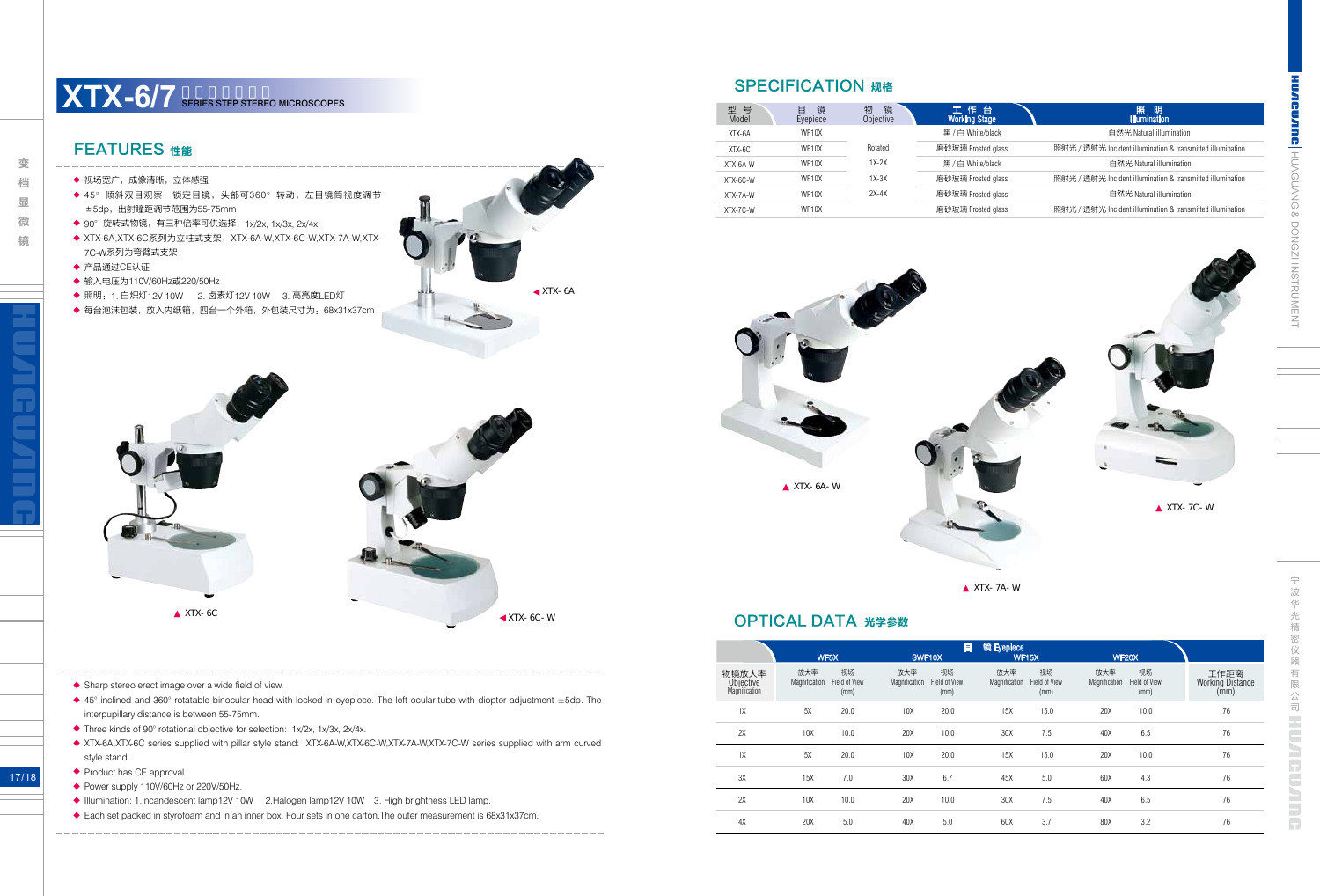**CUARDE HUAGUANG & DONGZI INSTRUMENT** 

19/20

- ◆ Power supply 110V/60Hz or 220V/50Hz.
- ◆ Illumination: 1.Incandescent lamp12V 10W 2.Halogen lamp12V 10W 3. High brightness LED lamp.
- ◆ Each set packed in styrofoam and in an inner box. Four sets in one carton. The outer measurement is 68x31x37cm.

#### FEATURES 性能

- ◆ 视场宽广,成像清晰,立体感强
- ◆ 45°倾斜双目观察,锁定目镜,左目镜筒视度调节±5dp,出射瞳距调节范 围为55-75mm
- ◆ 旋转式三组物镜1x/2x/3x或1x/2x/4x
- ◆ XTX-8C系列为弯臂式支架,XTX-9A,XTX-9C为立柱式支架
- ◆ 产品通过CE认证
- ◆ 输入电压为110V/60Hz或220/50Hz
- ◆ 照明:1. 白炽灯12V 10W ~ 2. 卤素灯12V 10W ~ 3. 高亮度LED灯
- ◆ 每台泡沫包装,放入内纸箱,四台一个外箱,外包装尺寸为:68x31x37cm
- ◆ Sharp stereo erect image over a wide field of view.
- ◆ 45° inclined binocular head with locked-in eyepiece. The left ocular-tube with diopter adjustment ±5dp. The interpupillary distance is between 55-75mm.
- ◆ Three kinds of rotational objective for selection: 1x/2x/3x or 1x/2x/4x.
- ◆ XTX-8C series supplied with arm curved style stand: XTX-9A, XTX-9C supplied with pillar style stand.
- ◆ Product has CE approval.

**SPECIFICATION 规格** 

| 型 号<br>Model | 镜<br>目<br>Eyepiece | 物<br>镜<br>Objective           | 工作台<br>Working Stage              | 照<br>明<br><b>Illumination</b>                                 |
|--------------|--------------------|-------------------------------|-----------------------------------|---------------------------------------------------------------|
| $XTX-8C-2$   | WF <sub>10</sub> X | $1X-2X$<br>$1X-3X$<br>$2X-4X$ | Ø75mm 磨砂玻璃<br>Ø75mm Frosted glass | 照射光 / 透射光<br>Incident illumination & transmitted illumination |
| $XTX-8C-3$   | WF10X              |                               | Ø75mm 磨砂玻璃<br>Ø75mm Frosted glass | 照射光 / 透射光<br>Incident illumination & transmitted illumination |
| XTX-9A       | WF <sub>10</sub> X | $1X-2X-3X$<br>$1X-2X-4X$      | Ø95mm 黑 / 白板<br>Ø95mm White/black | 照射光 / 透射光<br>Incident illumination & transmitted illumination |
| XTX-9C       | WF <sub>10</sub> X |                               | Ø95mm 磨砂玻璃<br>Ø95mm Frosted glass | 照射光 / 透射光<br>Incident illumination & transmitted illumination |

#### XTX-8C-2

#### OPTICAL DATA 光学参数

| 型号<br>Model |                                     | 目<br>WF5X<br>SWF10X  |                             |                      |                             | 镜 Eyepiece<br><b>WF15X</b>         |            | <b>WF20X</b>         |                             |                                         |
|-------------|-------------------------------------|----------------------|-----------------------------|----------------------|-----------------------------|------------------------------------|------------|----------------------|-----------------------------|-----------------------------------------|
|             | 物镜放大率<br>Objective<br>Magnification | 放大率<br>Magnification | 视场<br>Field of View<br>(mm) | 放大率<br>Magnification | 视场<br>Field of View<br>(mm) | 放大率<br>Magnification Field of View | 视场<br>(mm) | 放大率<br>Magnification | 视场<br>Field of View<br>(mm) | 工作距离<br><b>Working Distance</b><br>(mm) |
|             | 1X                                  | 5X                   | 20.0                        | 10X                  | 20.0                        | 15X                                | 15.0       | 20X                  | 10.0                        | 100                                     |
|             | 2X                                  | 10 <sub>X</sub>      | 10.0                        | 20X                  | 10.0                        | 30X                                | 7.5        | 40X                  | 6.5                         | 100                                     |
| XTX-8C      | 3X                                  | 15X                  | 7.0                         | 30X                  | 6.7                         | 45X                                | 5.0        | 60X                  | 4.3                         | 100                                     |
|             | 4X                                  | 20X                  | 5.0                         | 40X                  | 5.0                         | 60X                                | 3.7        | 80X                  | 3.2                         | 100                                     |
|             | 1X                                  | 5X                   | 20.0                        | 10X                  | 20.0                        | 15X                                | 15.0       | 20X                  | 10.0                        | 57                                      |
| $XTX-9$     | 2X                                  | 10X                  | 10.0                        | 20X                  | 10.0                        | 30X                                | 7.5        | 40X                  | 6.5                         | 57                                      |
|             | 3X                                  | 15X                  | 7.0                         | 30X                  | 6.7                         | 45X                                | 5.0        | 60X                  | 4.3                         | 57                                      |
|             | 4X                                  | 20X                  | 5.0                         | 40X                  | 5.0                         | 60X                                | 3.7        | 80X                  | 3.2                         | 57                                      |

## **XTX-8/9** SERIES STEP STEREO MICROSCOPES